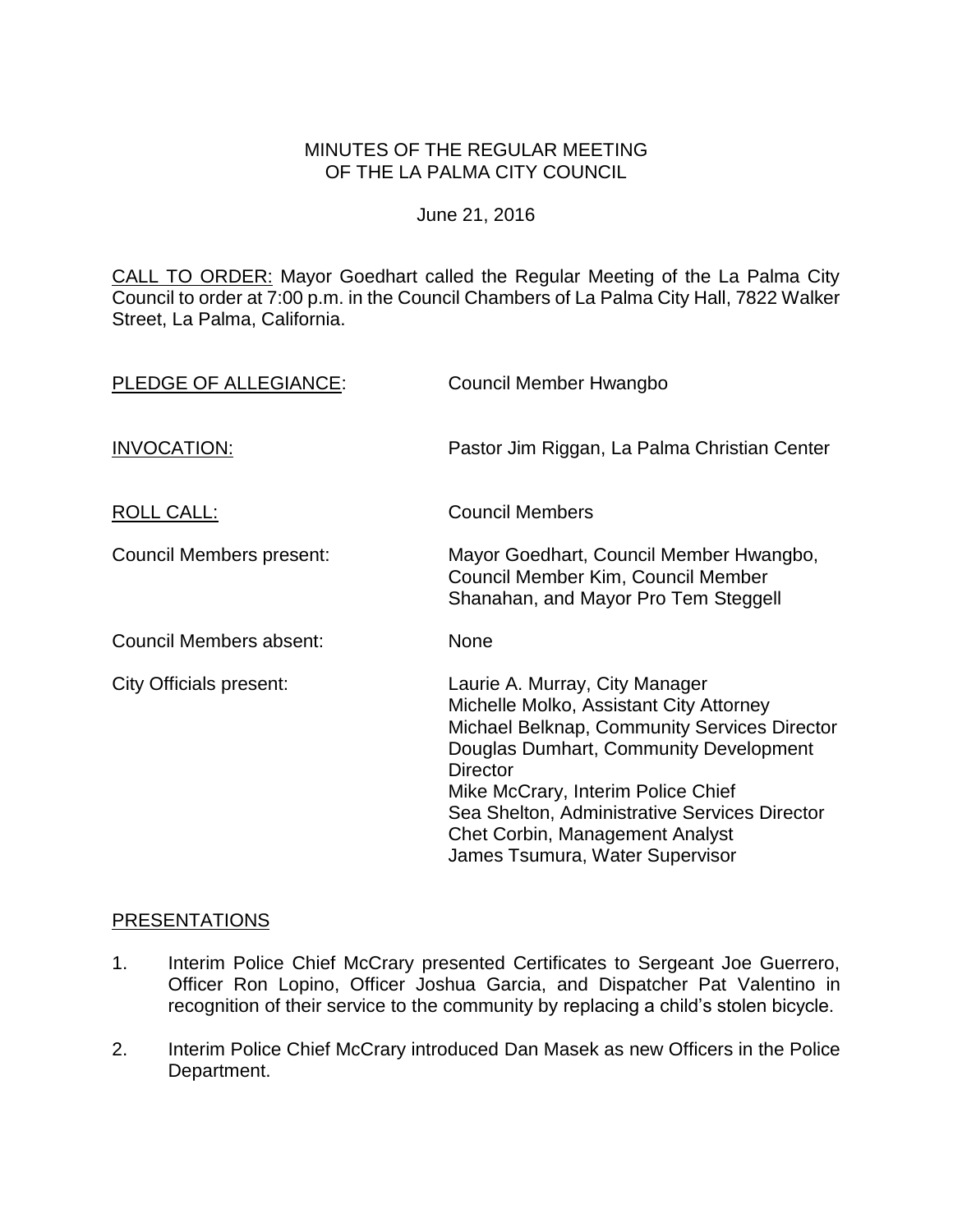3. [Community Services Director Belknap and City Manager Murray presented a](http://lapalma.granicus.com/MediaPlayer.php?view_id=&clip_id=1014&meta_id=134300)  [plaque to Water Supervisor James Tsumura in recognition](http://lapalma.granicus.com/MediaPlayer.php?view_id=&clip_id=1014&meta_id=134300) of his resignation from [11 years of service to the City.](http://lapalma.granicus.com/MediaPlayer.php?view_id=&clip_id=1014&meta_id=134300)

Cecilia Iglesias, representing Senator Bob Huff's office, presented a Certificate of Recognition to retiring Water Supervisor James Tsumura for his many years of service to the community of La Palma.

4. City Manager Murray [and Interim Police Chief McCrary](http://lapalma.granicus.com/MediaPlayer.php?view_id=&clip_id=1014&meta_id=134301) presented a plaque to retiring Police Captain James Engen for his [25 years of dedicated service to the](http://lapalma.granicus.com/MediaPlayer.php?view_id=&clip_id=1014&meta_id=134301)  [City.](http://lapalma.granicus.com/MediaPlayer.php?view_id=&clip_id=1014&meta_id=134301)

Cecilia Iglesias, representing Senator Bob Huff's office, presented a Certificate of Recognition to retiring Police Captain James Engen for his many years of service to the community of La Palma.

# [ORAL COMMUNICATIONS](http://lapalma.granicus.com/MediaPlayer.php?view_id=&clip_id=1014&meta_id=134302)

Larry Herman, a La Palma resident, addressed the City Council regarding his appreciation of the dead tree removal along Houston Avenue; asked about future plans for that open space right-of-way; concerns for pedestrian safety at the Moody Street crossing from the Southern California Edison right-of-way; and whether the City places signs prohibiting fireworks within City limits.

Mayor Goedhart responded that within a year, the City will be reevaluating its finances and can hopefully investigate options for the right-of-way.

Community Services Director Belknap stated that the City will be placing signs prohibiting fireworks Citywide.

## [RECESS THE CITY COUNCIL AND CONVENE AS THE CITY OF LA PALM AS](http://lapalma.granicus.com/MediaPlayer.php?view_id=&clip_id=1014&meta_id=134303)  [SUCCESSOR AGENCY TO THE DISSOLVED COMMUNITY DEVELOPMENT](http://lapalma.granicus.com/MediaPlayer.php?view_id=&clip_id=1014&meta_id=134303)  [COMMISSION AT 7:26 P.M.](http://lapalma.granicus.com/MediaPlayer.php?view_id=&clip_id=1014&meta_id=134303)

[Management Analyst Corbin stated, "The City Council will now recess and convene as](http://lapalma.granicus.com/MediaPlayer.php?view_id=&clip_id=1014&meta_id=134304)  [the Successor Agency to the Dissolved Community Development Commission of the City](http://lapalma.granicus.com/MediaPlayer.php?view_id=&clip_id=1014&meta_id=134304)  La Palma. [Members of the La Palma City Council receive no compensation or stipend](http://lapalma.granicus.com/MediaPlayer.php?view_id=&clip_id=1014&meta_id=134304)  [as a result of convening or participating in the Successor Agency or otherwise as serving](http://lapalma.granicus.com/MediaPlayer.php?view_id=&clip_id=1014&meta_id=134304)  [as members of the Successor Agency."](http://lapalma.granicus.com/MediaPlayer.php?view_id=&clip_id=1014&meta_id=134304)

## [CONSENT CALENDAR](http://lapalma.granicus.com/MediaPlayer.php?view_id=&clip_id=1014&meta_id=134305)

A. [Approval of Successor Agency Minutes](http://lapalma.granicus.com/MediaPlayer.php?view_id=&clip_id=1014&meta_id=134306)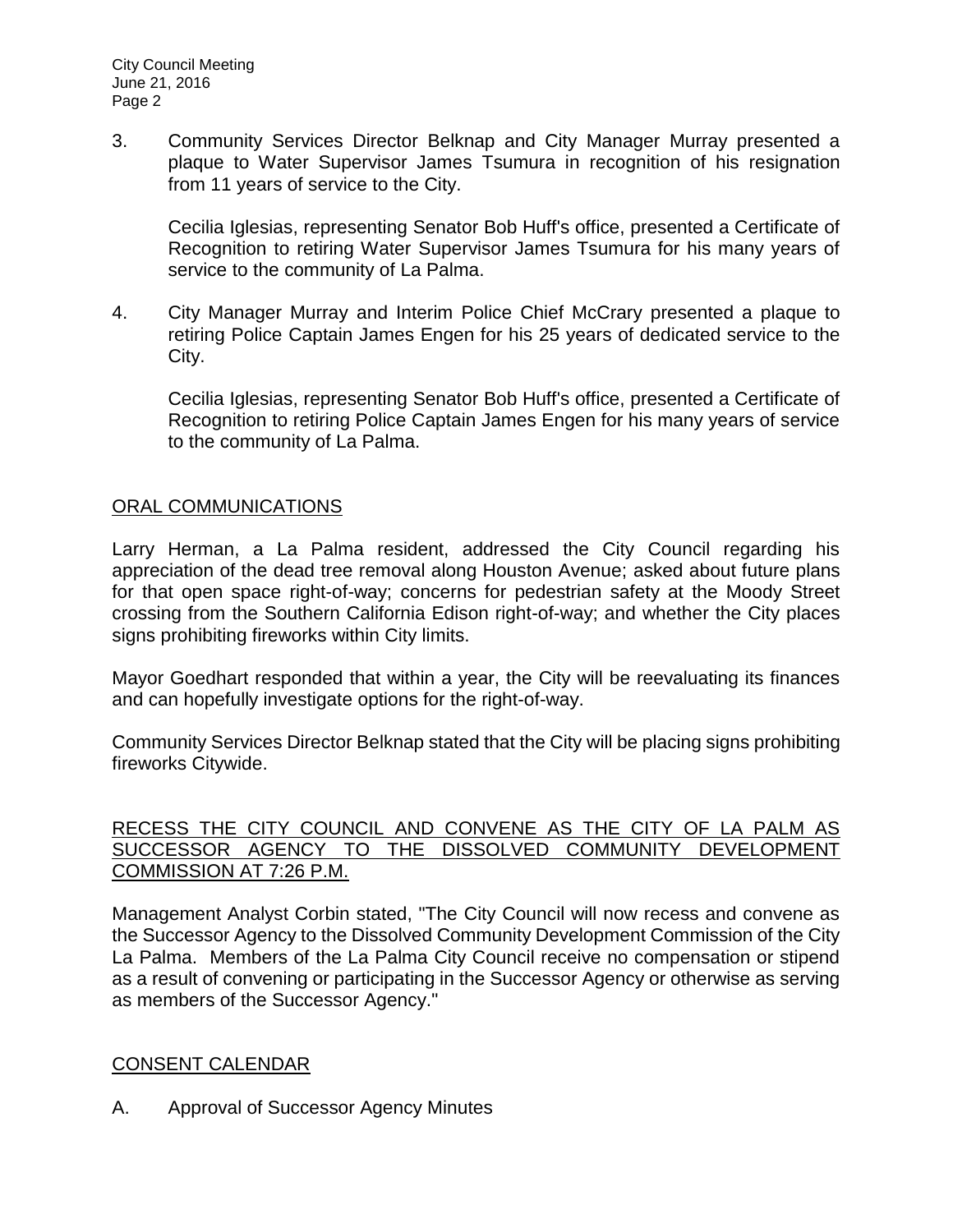Minutes of the June 7, 2016, Regular Meeting of the Successor Agency.

Council Member Kim made a motion to approve Consent Calendar Item A.

The motion was seconded by Mayor Pro Tem Steggell and carried on the following vote:

- AYES: Mayor Goedhart, Council Member Hwangbo, Council Member Kim, Council Member Shanahan, and Mayor Pro Tem Steggell
- NOES: None

# PUBLIC HEARINGS

None Scheduled.

# REGULAR ITEMS

None Scheduled.

## [ADJOURN THE CITY OF LA PALMA AS SUCCESSOR AGENCY TO THE DISSOLVED](http://lapalma.granicus.com/MediaPlayer.php?view_id=&clip_id=1014&meta_id=134312)  [COMMUNITY DEVELOPMENT COMMISSION, AND RECONVENE AS THE CITY](http://lapalma.granicus.com/MediaPlayer.php?view_id=&clip_id=1014&meta_id=134312)  [COUNCIL AT 7:27 P.M.](http://lapalma.granicus.com/MediaPlayer.php?view_id=&clip_id=1014&meta_id=134312)

# [CONSENT CALENDAR](http://lapalma.granicus.com/MediaPlayer.php?view_id=&clip_id=1014&meta_id=134313)

1. Waive the Reading of All Ordinances

Waive the reading of all Ordinances in their entirety and read by title only.

2. Approval of Council Minutes

Minutes of the June 7, 2016, Regular Meeting of the City Council.

3. Approval of Register of Demands

Resolution No. 2016-41 approving the Register of Demands for June 21, 2016.

4. Amendment to the Agreement with Southeast Area Animal Control Authority for Animal Care Services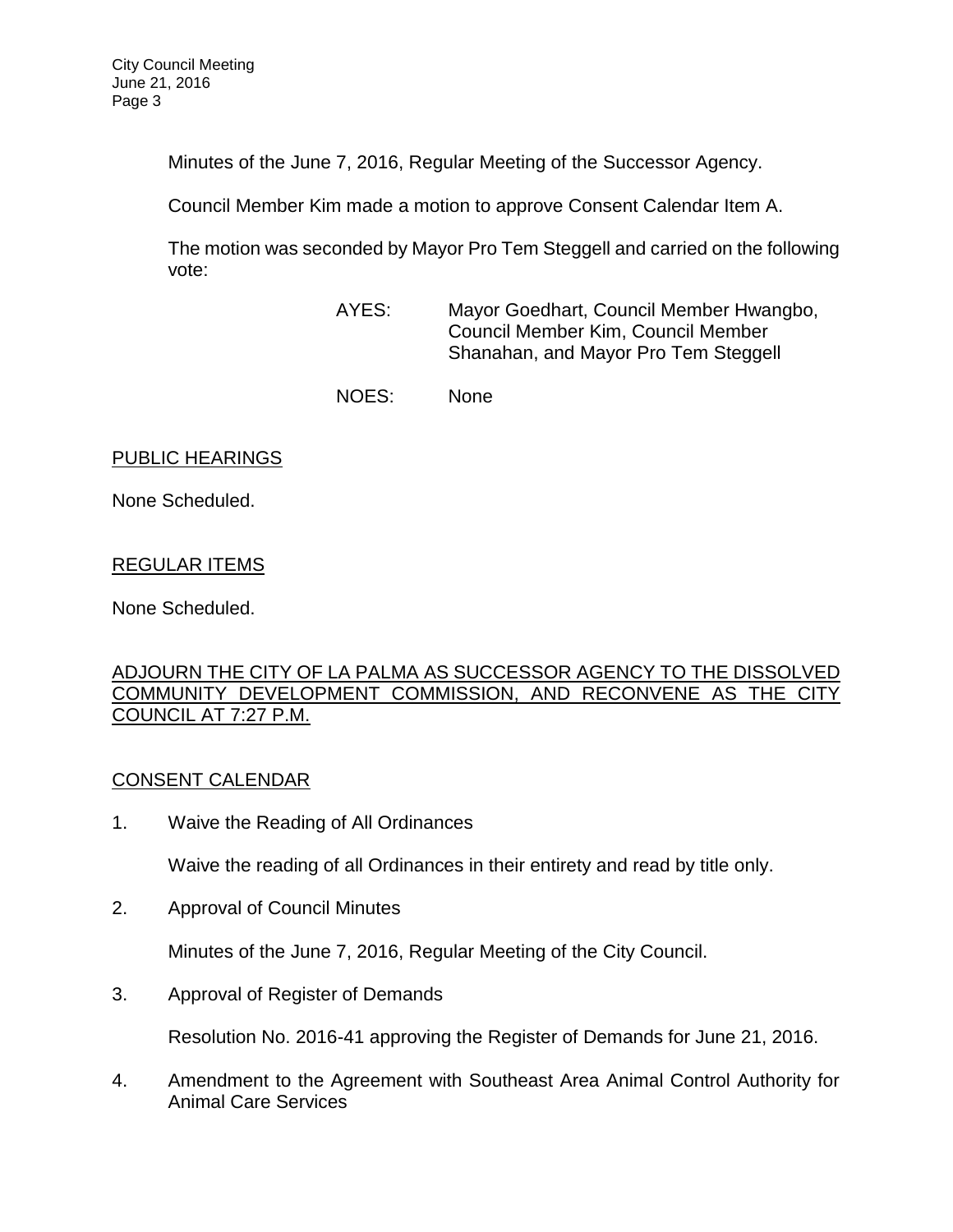Approve and authorize the Mayor to execute an amendment to the Agreement with the Southeast Area Animal Control Authority (SEAACA) for the provision of animal care services for the 2016-17 Fiscal Year.

5. Award of Contract Managed Mobile, Inc. for Vehicle Maintenance

Award a contract to Managed Mobile, Inc. for vehicle maintenance services of the City's fleet, and authorize the Mayor to execute the Agreement.

6. Resolution Accepting FY2015 Urban Areas Security Initiative (UASI) Grant

Resolution No. 2016-42 approving the acceptance of the Urban Areas Security Initiative (UASI) Grant and authorize the City Manager, or her designee, to complete and sign all necessary materials to facilitate the grant.

7. Resolution to Carryover funds for the Climatec Energy Project to Amend the Fiscal Year 2015-16 Budget

Resolution No. 2016-43 amending the Fiscal Year 2015-16 Budget to include carryover funds for the Climatec Energy Project.

8. Annual Measure M2 Eligibility Submittal Package, Fiscal Year 2016-17

a) Adopt the Measure M2 Seven-Year Capital Improvement Program (Fiscal Year 2016-17 through Fiscal Year 2022-23); and

b) Authorize the Community Services Director to submit the City's Measure M2 eligibility package to the Orange County Transportation Authority.

Council Member Kim made a motion to approve Consent Calendar Item 1 through 8.

The motion was seconded by Mayor Pro Tem Steggell and carried on the following vote:

- AYES: Mayor Goedhart, Council Member Hwangbo, Council Member Kim, Council Member Shanahan, and Mayor Pro Tem Steggell
- NOES: None

### PUBLIC HEARINGS

9. [Consideration of Amendment to Precise Plan 149 for a Façade Addition to 6811](http://lapalma.granicus.com/MediaPlayer.php?view_id=&clip_id=1014&meta_id=134332)  Walker [Street and Intention to Vacate Sidewalk Easement.](http://lapalma.granicus.com/MediaPlayer.php?view_id=&clip_id=1014&meta_id=134332)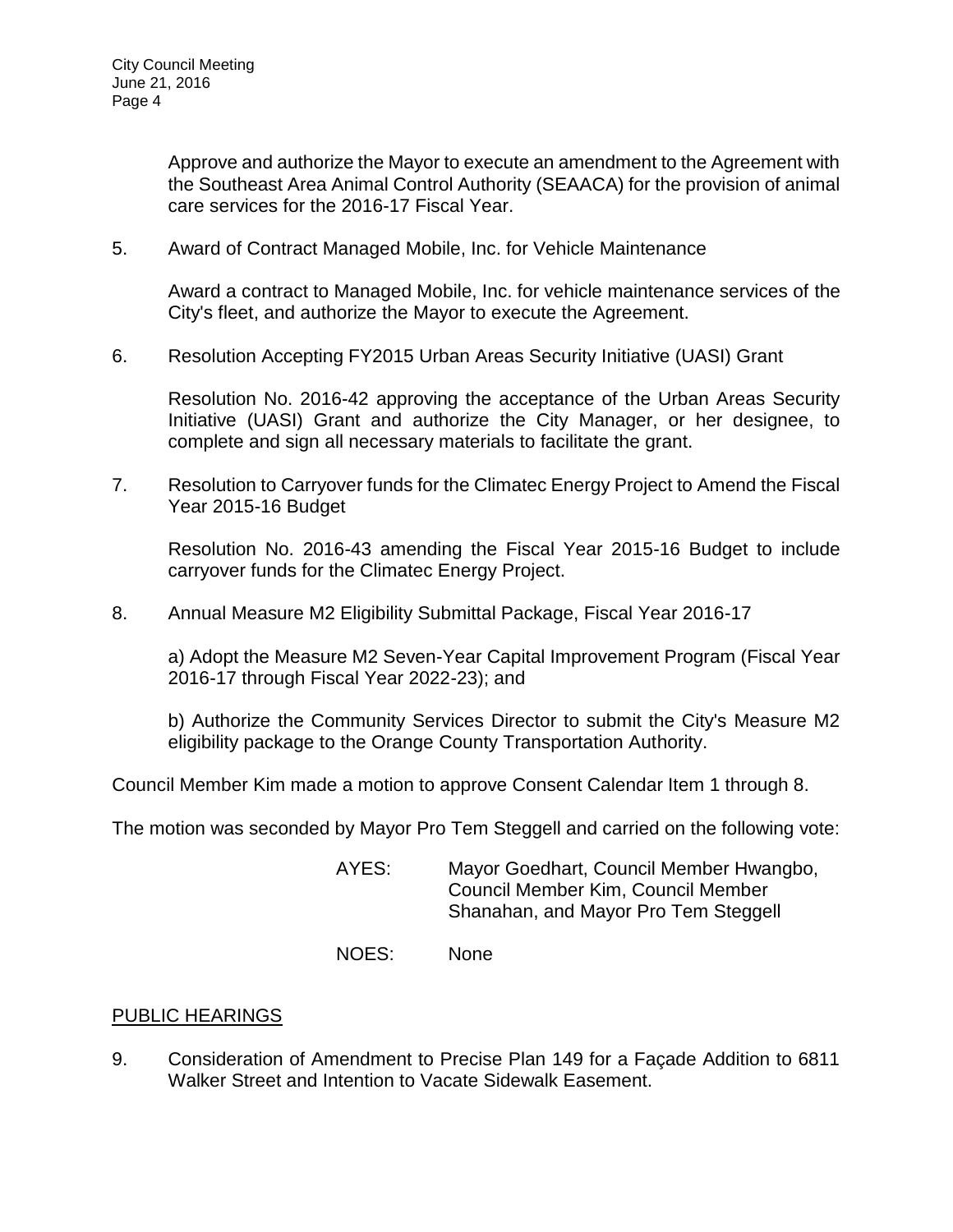- a) [Mayor Goedhart opened the](http://lapalma.granicus.com/MediaPlayer.php?view_id=&clip_id=1014&meta_id=134333) Public Hearing 7:27 p.m.
- b) [Community Development Director Dumhart gave the](http://lapalma.granicus.com/MediaPlayer.php?view_id=&clip_id=1014&meta_id=134334) Staff Report
- c) [Council Comments and Questions:](http://lapalma.granicus.com/MediaPlayer.php?view_id=&clip_id=1014&meta_id=134335)

Discussion ensued regarding the Development Committee's modifications and suggestions; and that Condition 4 is actually a recommendation to possibly create a left hand turn pocket in the future.

d) [Public Input:](http://lapalma.granicus.com/MediaPlayer.php?view_id=&clip_id=1014&meta_id=134336)

Todd Voelker, representing TS Voelker Architects, addressed the City Council indicating the facility is named 'Beads Factory', but is not a factory and is a showroom; that the display areas shown on the plan are intended to be functional; that they do not anticipate a large traffic count and existing parking will satisfy the needs of the business; that they will install drought tolerant landscaping; and that the renovations will be a significant investment in the community with this project.

The City Council thanked the business for making an investment in the improvements; welcomed the business to the City of La Palma; and asked why they chose La Palma as their business relocation choice.

Emad Hakim, property and Beads Factory business owner, addressed the City Council regarding factors that persuaded his decision to relocate to La Palma including close proximity to the freeways, easily accessible for customers, and that La Palma is a great safe community.

e) [Mayor Goedhart closed the](http://lapalma.granicus.com/MediaPlayer.php?view_id=&clip_id=1014&meta_id=134339) Public Hearing at 7:39 p.m.

Assistant City Attorney Molko noted that a unique aspect of this project is the vacation of the easement; that this is a two-part process that includes a declaration of 'intent' to vacate the easement and setting a Public Hearing for the adoption of the vacated easement; and direction to close the Public Hearing to the Precise Plan 149 amendment.

Mayor Goedhart clarified that he was closing the Public Hearing as it relates to the Precise Plan 149 Amendment.

- f) Adopt Resolution No. 2016-44 approving the Amendment to Precise Plan 149 for a façade addition to 6811 Walker Street
- g) Adopt Resolution No. 2016-45 approving the intention to vacate a 20 foot wide sidewalk easement at 6811 Walker Street and continue Public Hearing as to such proposed vacation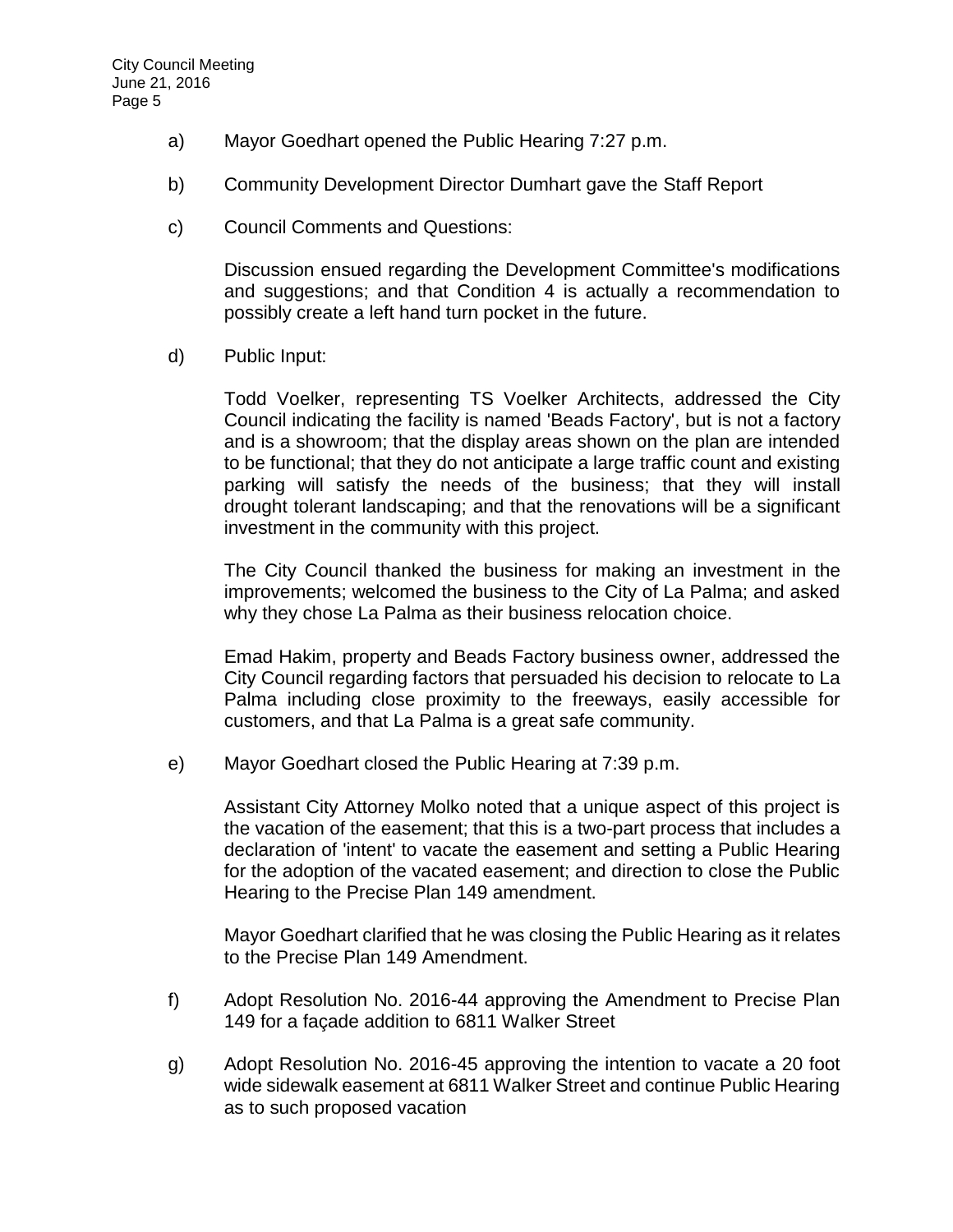Council Member Hwangbo made a motion to adopt Resolution No. 2016-44 approving the Amendment to Precise Plan 149 for a façade addition to 6811 Walker Street and adopt Resolution No. 2016-45 approving the intention to vacate a 20 foot wide sidewalk easement at 6811 Walker Street and continue Public Hearing as to such proposed vacation.

The motion was seconded by Council Member Kim and carried on the following vote:

- AYES: Mayor Goedhart, Council Member Hwangbo, Council Member Kim, Council Member Shanahan, and Mayor Pro Tem Steggell
- NOES: None
- 10. [Consideration of Conditional Use Permit Number 371 for the Operation of a](http://lapalma.granicus.com/MediaPlayer.php?view_id=&clip_id=1014&meta_id=134342)  [Warehouse, Wholesaling, and Distribution Center at 5595 Fresca Drive, La Palma,](http://lapalma.granicus.com/MediaPlayer.php?view_id=&clip_id=1014&meta_id=134342)  [California \(MATCO-NORCA\)](http://lapalma.granicus.com/MediaPlayer.php?view_id=&clip_id=1014&meta_id=134342)
	- a) [Mayor Goedhart opened the](http://lapalma.granicus.com/MediaPlayer.php?view_id=&clip_id=1014&meta_id=134343) Public Hearing at 7:41 p.m.
	- b) [Community Development Director Dumhart gave the Staff Report](http://lapalma.granicus.com/MediaPlayer.php?view_id=&clip_id=1014&meta_id=134344)
	- c) [Council Comments and Questions:](http://lapalma.granicus.com/MediaPlayer.php?view_id=&clip_id=1014&meta_id=134346)

None.

d) [Public Input:](http://lapalma.granicus.com/MediaPlayer.php?view_id=&clip_id=1014&meta_id=134347)

John McDonald, Matco-Norca President, addressed the City Council regarding the length of time his company has been in business; that the company has been in La Palma for twenty years; that the business has outgrown its existing location; that they have never experienced any crime; and that they look forward to many more years in La Palma.

- e) Mayor Goedhart closed the [Public Hearing at 7:43 p.m.](http://lapalma.granicus.com/MediaPlayer.php?view_id=&clip_id=1014&meta_id=134349)
- f) Adopt Resolution No. 2016-46 approving Conditional Use Permit 371 for the operation of a warehouse wholesaling and distribution center at 5595 Fresca Drive, La Palma, California (Assessor's Parcel Number 276-051- 33).

Council Member Hwangbo made a motion to adopt Resolution No. 2016-46 approving Conditional Use Permit 371 for the operation of a warehouse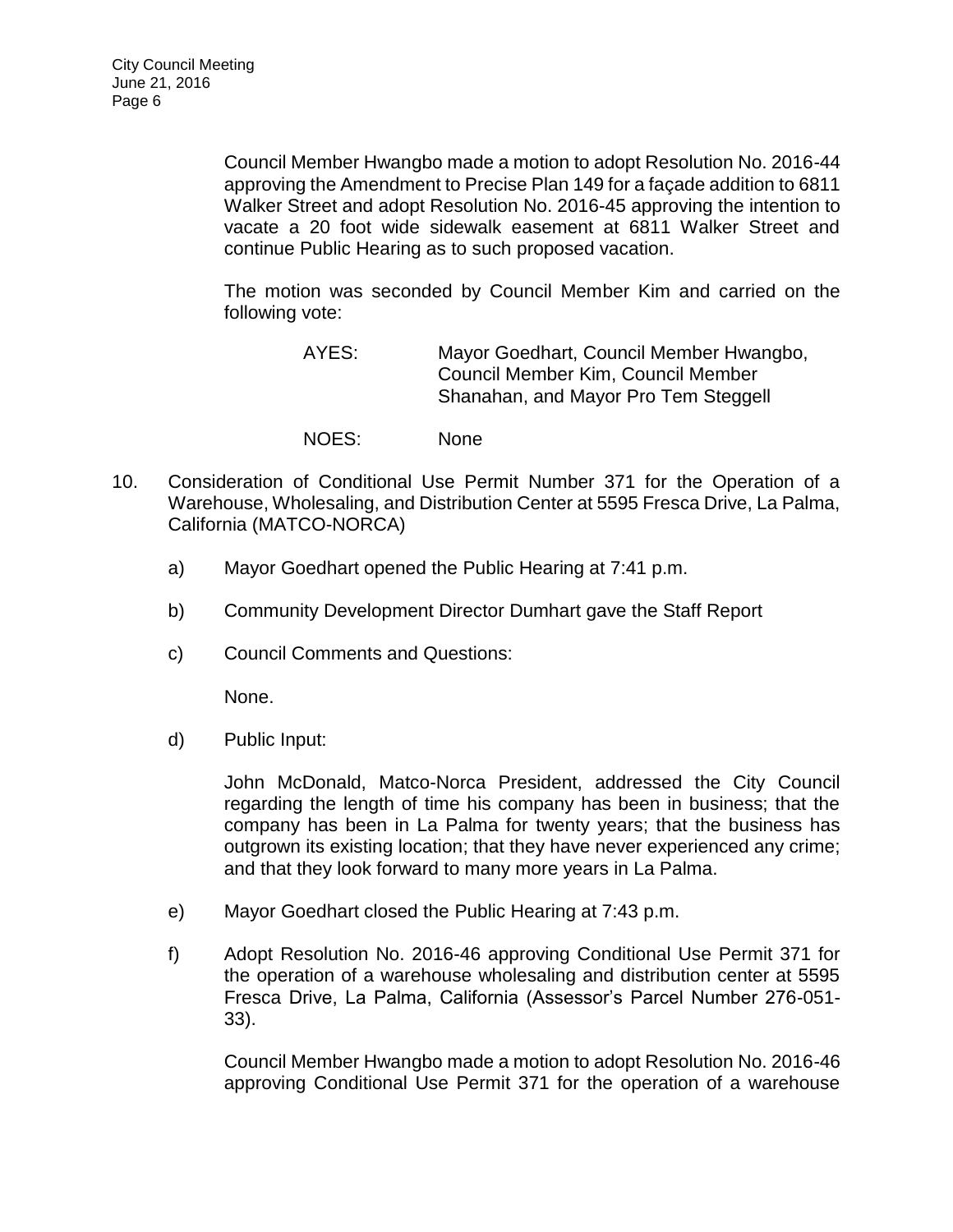wholesaling and distribution center at 5595 Fresca Drive, La Palma, California (Assessor's Parcel Number 276-051-33).

The motion was seconded by Council Member Shanahan and carried on the following vote:

> AYES: Mayor Goedhart, Council Member Hwangbo, Council Member Kim, Council Member Shanahan, and Mayor Pro Tem Steggell

NOES: None

- 11. [2015 Urban Water Management Plan](http://lapalma.granicus.com/MediaPlayer.php?view_id=&clip_id=1014&meta_id=134352)
	- a) [Mayor Goedhart opened the](http://lapalma.granicus.com/MediaPlayer.php?view_id=&clip_id=1014&meta_id=134353) Public Hearing at 7:45 p.m.
	- b) [Community Services Director Belknap introduced Water Supervisor](http://lapalma.granicus.com/MediaPlayer.php?view_id=&clip_id=1014&meta_id=134354)  Tsumura [who gave the Staff Report](http://lapalma.granicus.com/MediaPlayer.php?view_id=&clip_id=1014&meta_id=134354)
	- c) [Council Comments and Questions:](http://lapalma.granicus.com/MediaPlayer.php?view_id=&clip_id=1014&meta_id=134356)

Discussion ensued regarding water loss; what the water loss is attributed to; that the loss is connected to main breaks; that water loss is calculated by looking at retail water sales and comparing it to water that is actually used; that the City is looking into pursuing grants for a recycled water project; that after submission of the report, the Department of Water Resources responds back and certifies the City.

d) [Public Input:](http://lapalma.granicus.com/MediaPlayer.php?view_id=&clip_id=1014&meta_id=134359)

Larry Herman, a La Palma resident, addressed the City Council regarding other water districts relaxing their watering schedule from two to three days; whether the City has received any indicators that we could relax ours; and that the watering restrictions make keeping plants alive challenging.

Community Services Director Belknap responded that the State has recently extended some permanent some water restrictions and loosened some controls in others; that some water agencies are ready to reverse back to full watering schedules and others continue with restrictions; and that after this summer, Staff will be making more recommendations on watering schedules.

John Alvis, a La Palma resident, addressed the City Council regarding the adequate water supply in the report; and inquired about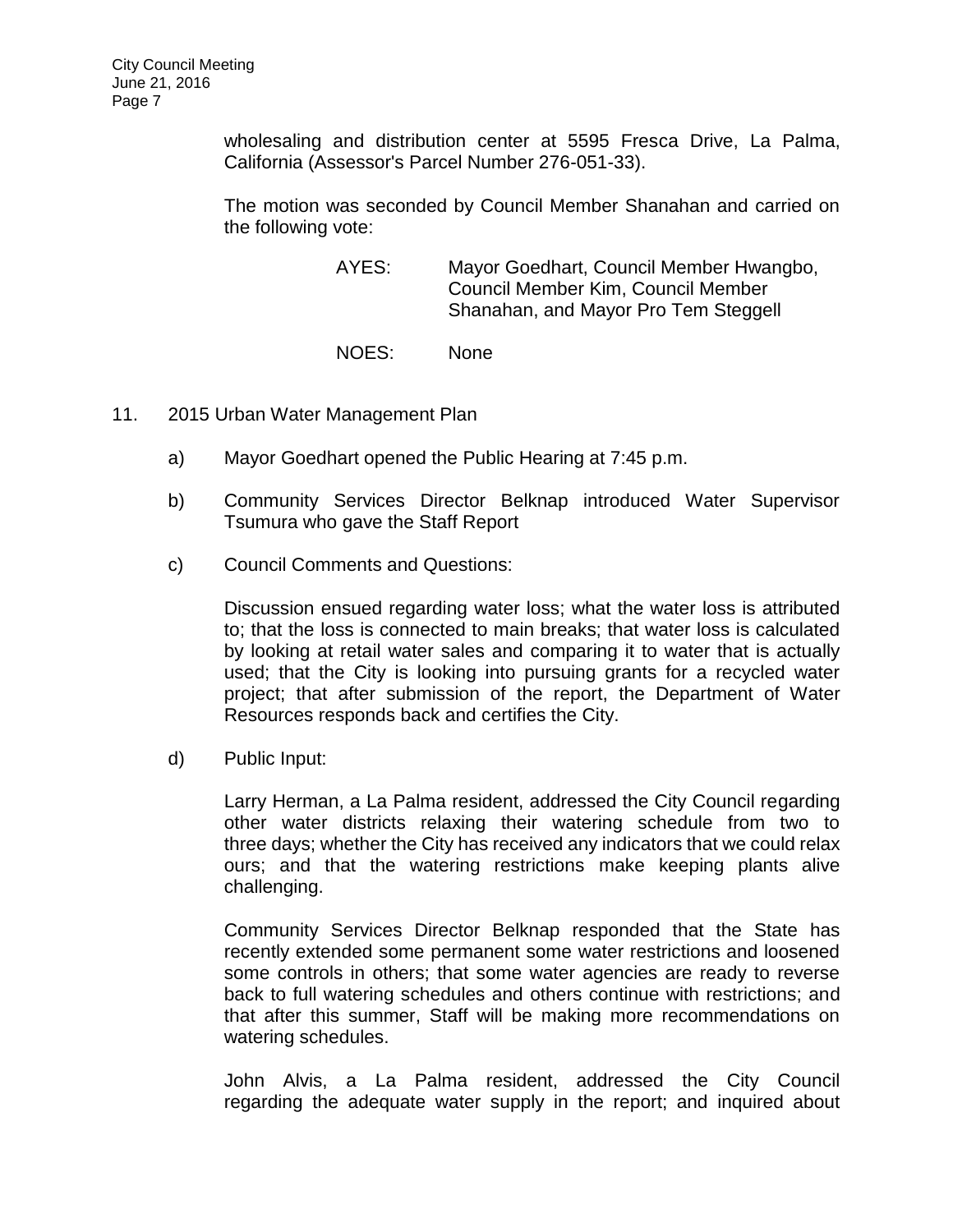potential over drafting of well water and how that affects the stability of the ground above.

Water Supervisor Tsumura responded that the Central Valley has experienced a lot of subsidence from over drafting; that the giant aquifer under this area where water drafting occurs is managed carefully in Orange County; that water drafting is allowed up to 75%; and that as the water situation improves, agencies would be able to place water back into the aquifers.

- e) Mayor Goedhart closed the [Public Hearing at 7:57 p.m.](http://lapalma.granicus.com/MediaPlayer.php?view_id=&clip_id=1014&meta_id=134362)
- f) Adopt Resolution No. 2016-47 adopting the 2015 Urban Water Management Plan.

Council Member Hwangbo noted that the State is competing with local agencies by changing requirements for reduced water usage; that they plan to impose another restriction next year; and cautioned Staff to be careful how water conservation is planned for La Palma.

Council Member Hwangbo made a motion to adopt Resolution No. 2016-47 adopting the 2015 Urban Water Management Plan.

The motion was seconded by Council Member Kim and carried on the following vote:

> AYES: Mayor Goedhart, Council Member Hwangbo, Council Member Kim, Council Member Shanahan, and Mayor Pro Tem Steggell

NOES: None

## [REGULAR ITEMS](http://lapalma.granicus.com/MediaPlayer.php?view_id=&clip_id=1014&meta_id=134365)

12. [Study Session: Revenue Measure Options](http://lapalma.granicus.com/MediaPlayer.php?view_id=&clip_id=1014&meta_id=134366)

City Manager Murray gave the Staff Report.

Council Comments and Questions:

Discussion ensued regarding sales tax; that out of every 8 cents on the dollar, the City only receives one cent; and that if the City Council choses to move forward with an additional one cent sales tax measure, the City would keep that additional cent.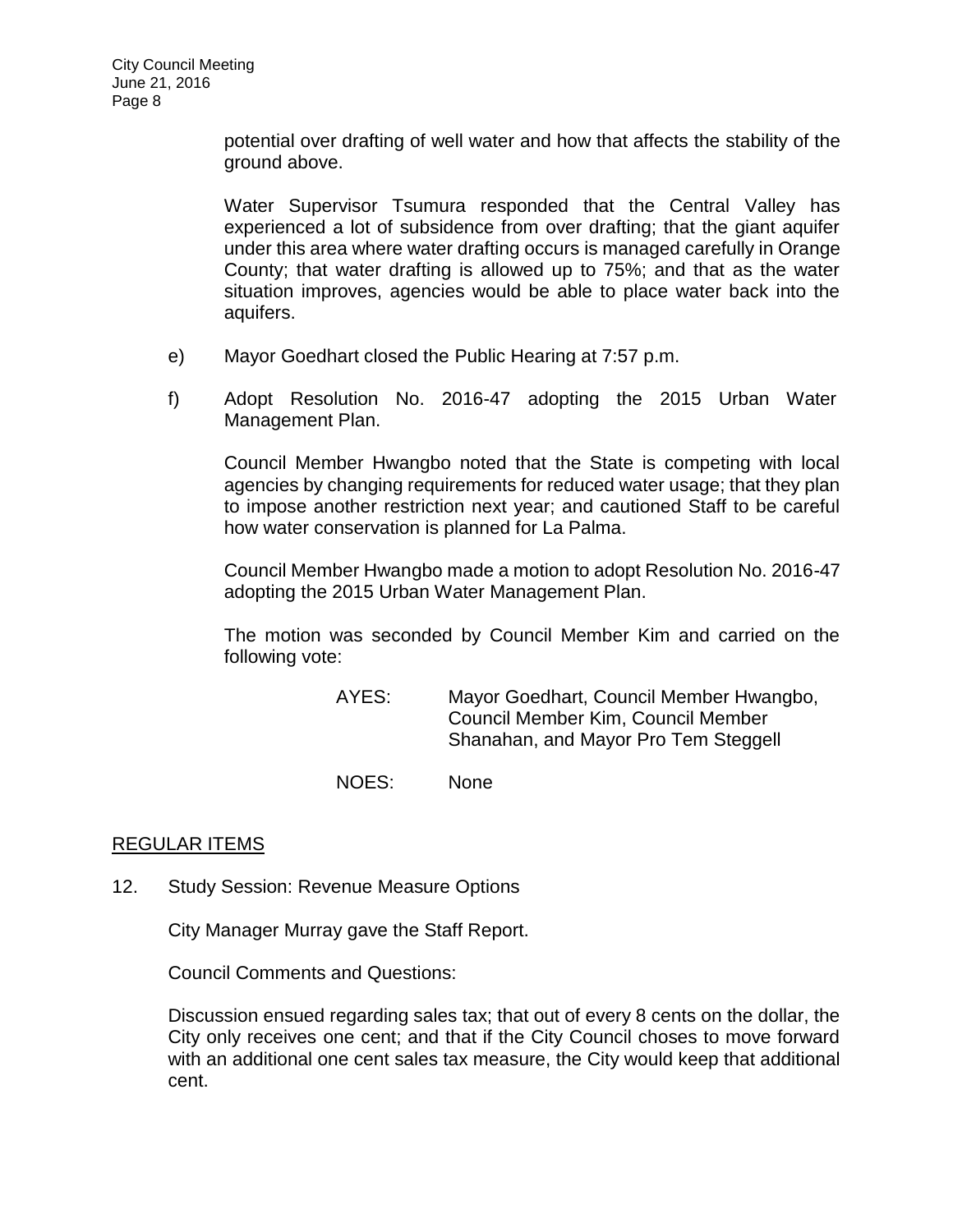#### Public Input:

Jerry Lomeli, a La Palma resident, addressed the City Council asking for clarification on the one cent received with the existing sales tax and how that translates to an additional \$1.5 million in revenue; and what has the City will do to reduce expenditures as they appear to be growing at a higher rate than projected revenues.

City Manager Murray clarified that in Fiscal Year 2016-17 the City is estimated to receive \$1.9 million in sales tax revenue; that some sales within the City of La Palma are actually done outside of City limits and under the transaction and use tax, that added one cent would not be applied; that the City's sales tax consultant has given the \$1.5 Million revenue estimate of the additional one cent sales tax increase; that in the up front years that the additional funds could be used to pay off some unfunded liability costs, which would provide relief to the General Fund and bring the gap between revenues and expenditures closer..

Mayor Goedhart responded that the charts shown in the presentation do not reflect any change in revenue, but if the ballot measure is approved, the gap would decrease over time and the City's situation would positively improve.

Council Member Hwangbo inquired about the four options presented and asked for clarification on voter approval requirements.

Assistant City Attorney Molko indicated that the California State Constitution regulates approval quotients for tax measures; that a General Tax that can be used for any and all City purposes requires a simple majority voter approval; that a specific tax or special tax that is to be used for specific purposes requires a 2/3 voter approval; and a parcel tax is considered a Special Tax, and therefore it requires a 2/3 voter approval.

Larry Herman, a La Palma resident, asked if there is any voter approval difference between a general law city or charter city.

Assistant City Attorney Molko responded that the California Constitution has the same voter approval requirements for both general law and charter cities.

Motion by Mayor Goedhart to direct staff to bring a proposed Ordinance back; Steggell seconded. Shanahan indicated support for the motion. Hwangbo indicated support for a ballot measure.

Receive and file the report and provide direction to staff regarding any potential revenue measure(s) for the November 2016 Ballot.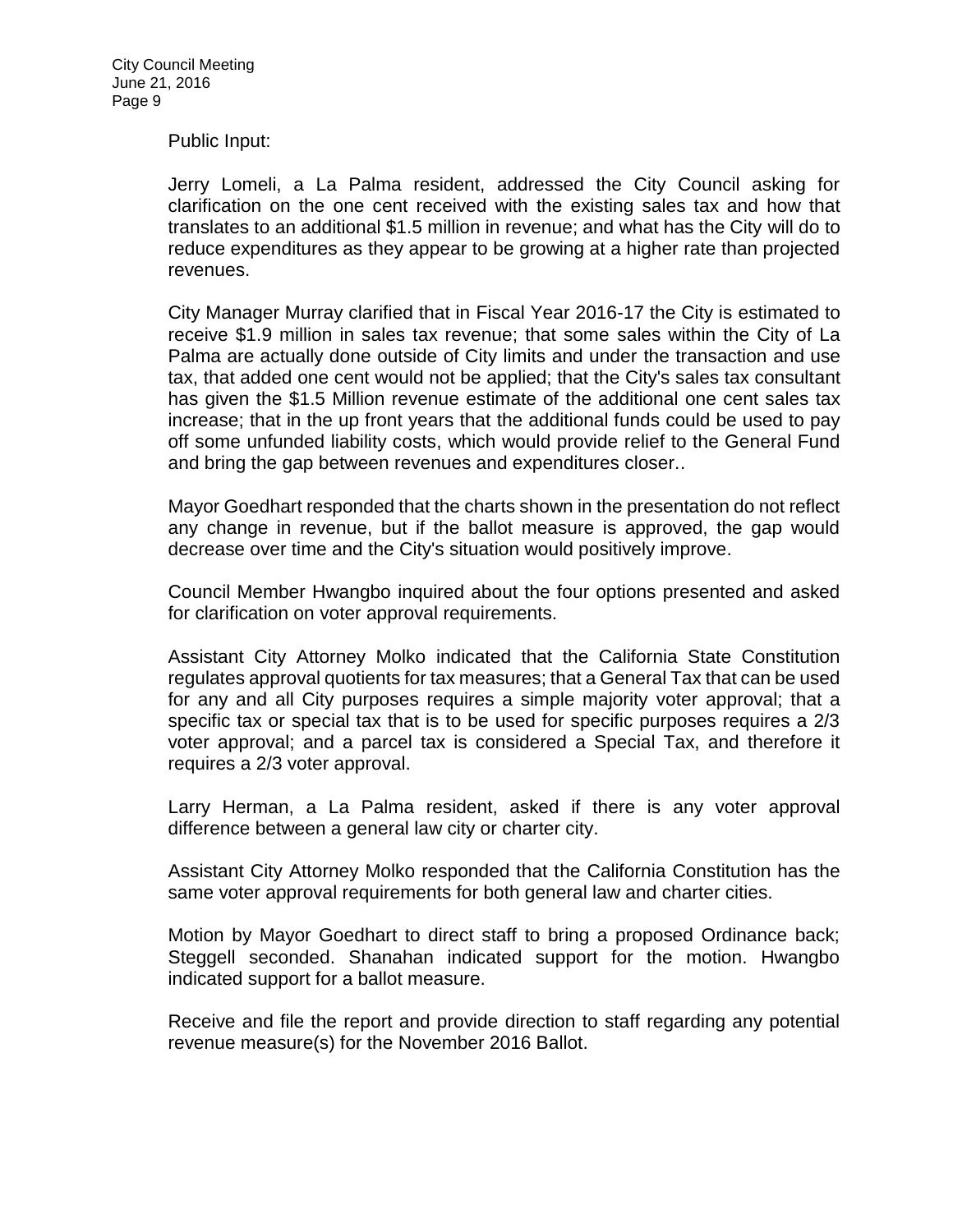Mayor Goedhart made a motion to direct staff to prepare a Resolution and necessary documents for a ballot measure of a one percent (1%) sales tax increase for general purposes for placement on the November 8, 2016, Ballot.

For clarification, Assistant City Attorney Molko stated that action is not being taken to put the sales tax measure on the ballot, but only direction given to Staff to start the preparation for that action.

Discussion ensued regarding the number of revenue options; that looking at the amount of revenue needed, that a sales tax increase makes the most sense; that sales tax is a shared tax because the burden is shared; support for putting this on the ballot to get the voters opinion; that with only one hotel, a Transient Occupancy Tax does not make sense; that any Utility Users Tax (UUT) change would not be enough revenue; and that the voters of the City will be asked to decide.

The motion was seconded by Mayor Pro Tem Steggell and carried on the following vote:

| AYES: | Mayor Goedhart, Council Member Hwangbo,<br>Council Member Kim, Council Member<br>Shanahan, and Mayor Pro Tem Steggell |
|-------|-----------------------------------------------------------------------------------------------------------------------|
| NOES: | <b>None</b>                                                                                                           |

## [COUNCILMEMBER AB1234 REPORTS, REPORTS FROM CITY-AFFILIATED](http://lapalma.granicus.com/MediaPlayer.php?view_id=&clip_id=1014&meta_id=134375)  [COMMITTEES, AND COUNCIL REMARKS](http://lapalma.granicus.com/MediaPlayer.php?view_id=&clip_id=1014&meta_id=134375)

**Council Member Shanahan** had nothing to report and wished Assistant City Attorney Molko well in her new endeavors.

**Mayor Pro Tem Steggell** attended the Special Meeting of the City Council; the swearing in ceremony for two new La Palma Police Officers; and wished Assistant City Attorney Molko well in her new endeavors.

**Council Member Hwangbo** attended the Orange County Vector District (OCVCD) meeting; the League of California Cities (LOCC) - Orange County meeting; and thanked Water Supervisor Tsumura and Police Captain Engen for their years of service. He closed by welcoming the two new police officers and wished Assistant City Attorney Molko well in her new endeavors.

**Council Member Kim** wished Assistant City Attorney Molko well in her new endeavors; attended the State Farm Grand Re-opening event; and the Special Meeting of the City Council.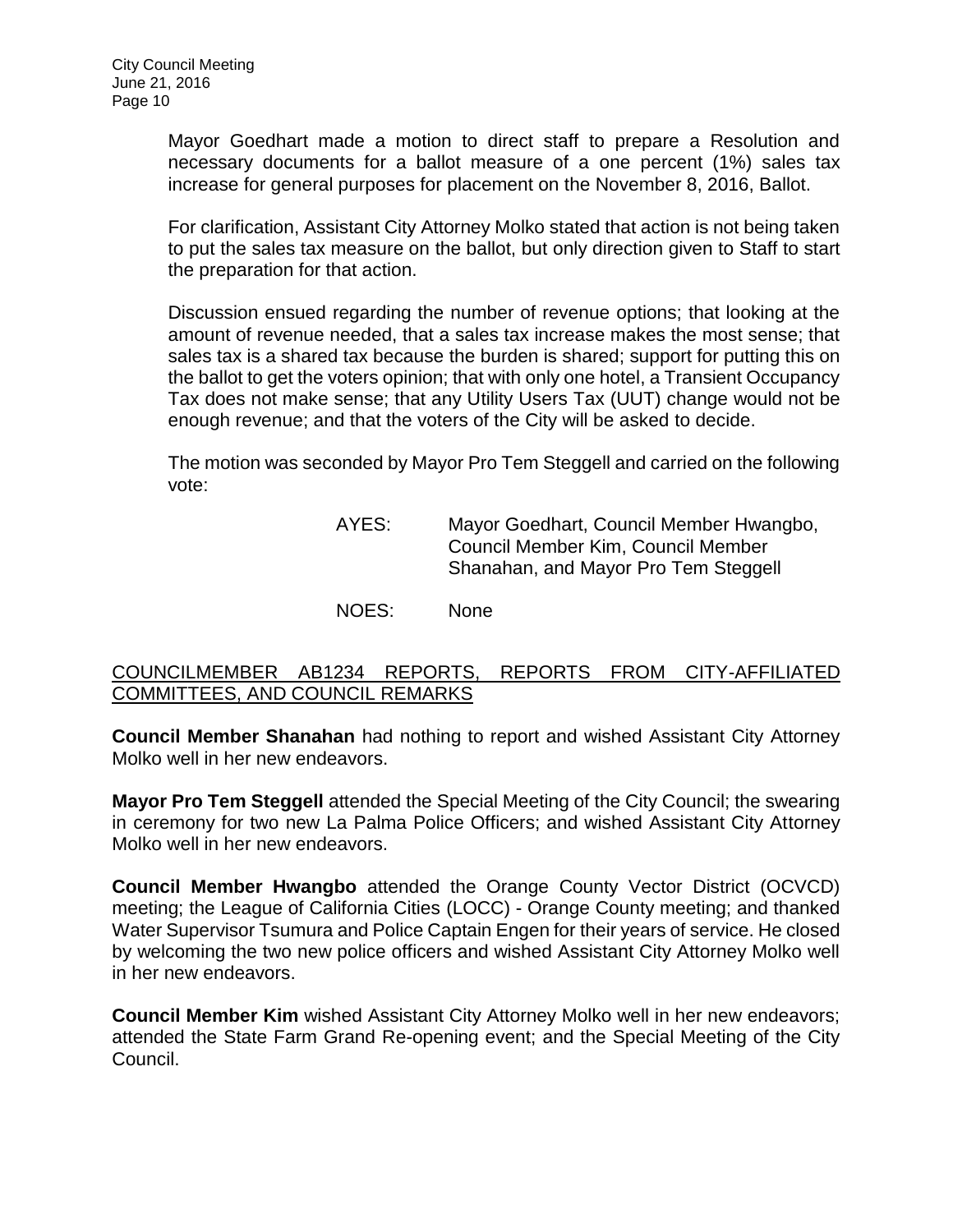City Council Meeting June 21, 2016 Page 11

Mayor Goedhart asked City Manager Murray to make a formal announcement about the Assistant City Attorney.

City Manager Murray announced that Assistant City Attorney Molko will be leaving the City of La Palma's service and moving on the work with the State of California Court of Appeals.

**Mayor Goedhart** wished Assistant City Attorney Molko well in her new endeavors; attended the State Farm Grand Re-opening event; and the swearing in ceremony for two new La Palma Police Officers introduced tonight.

# [CITY MANAGER REMARKS](http://lapalma.granicus.com/MediaPlayer.php?view_id=&clip_id=1014&meta_id=134376)

City Manager Murray announced that the OCVCD notified that they have found mosquitos in La Palma infected with the West Nile virus and advised the public on how to take action; informed of the precautions and protection measures available that are available on the City's website; that information has been made available at all City facilities; reminded the City Council that Deputy City Clerk Kenney is out for the duration of the week at training; and reported that both she and Mayor Pro Tem Steggell will be attending the LOCC Executive forum for the rest of the week and Community Services Director Belknap will be the acting City Manager in her absence.

## [CITY ATTORNEY REMARKS](http://lapalma.granicus.com/MediaPlayer.php?view_id=&clip_id=1014&meta_id=134377)

Assistant City Attorney Molko announced her departure and thanked Staff and the City Council for the opportunities provided to her.

## [ADJOURNMENT](http://lapalma.granicus.com/MediaPlayer.php?view_id=&clip_id=1014&meta_id=134378)

Mayor Goedhart adjourned the Regular Meeting of the La Palma City Council at 8:29 p.m.

> Gerard Goedhart Mayor